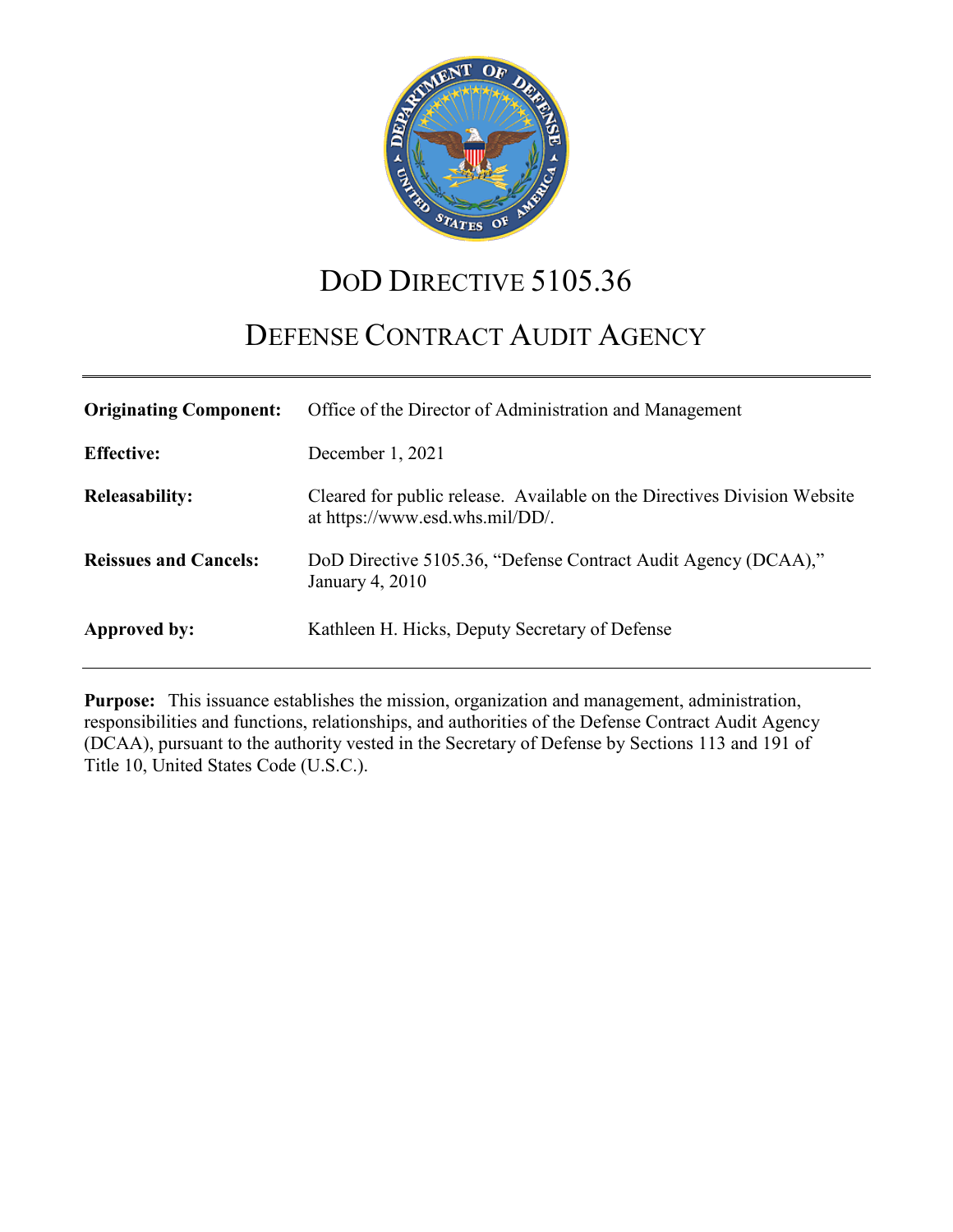# **TABLE OF CONTENTS**

| 3.3. Heads of Procurement and Contract Administration Activities of the DoD Components. |  |
|-----------------------------------------------------------------------------------------|--|
|                                                                                         |  |
|                                                                                         |  |
|                                                                                         |  |
|                                                                                         |  |
|                                                                                         |  |
|                                                                                         |  |
| 4.5. Acquisition, Procurement, Financial Management, and Property.  11                  |  |
|                                                                                         |  |
|                                                                                         |  |
|                                                                                         |  |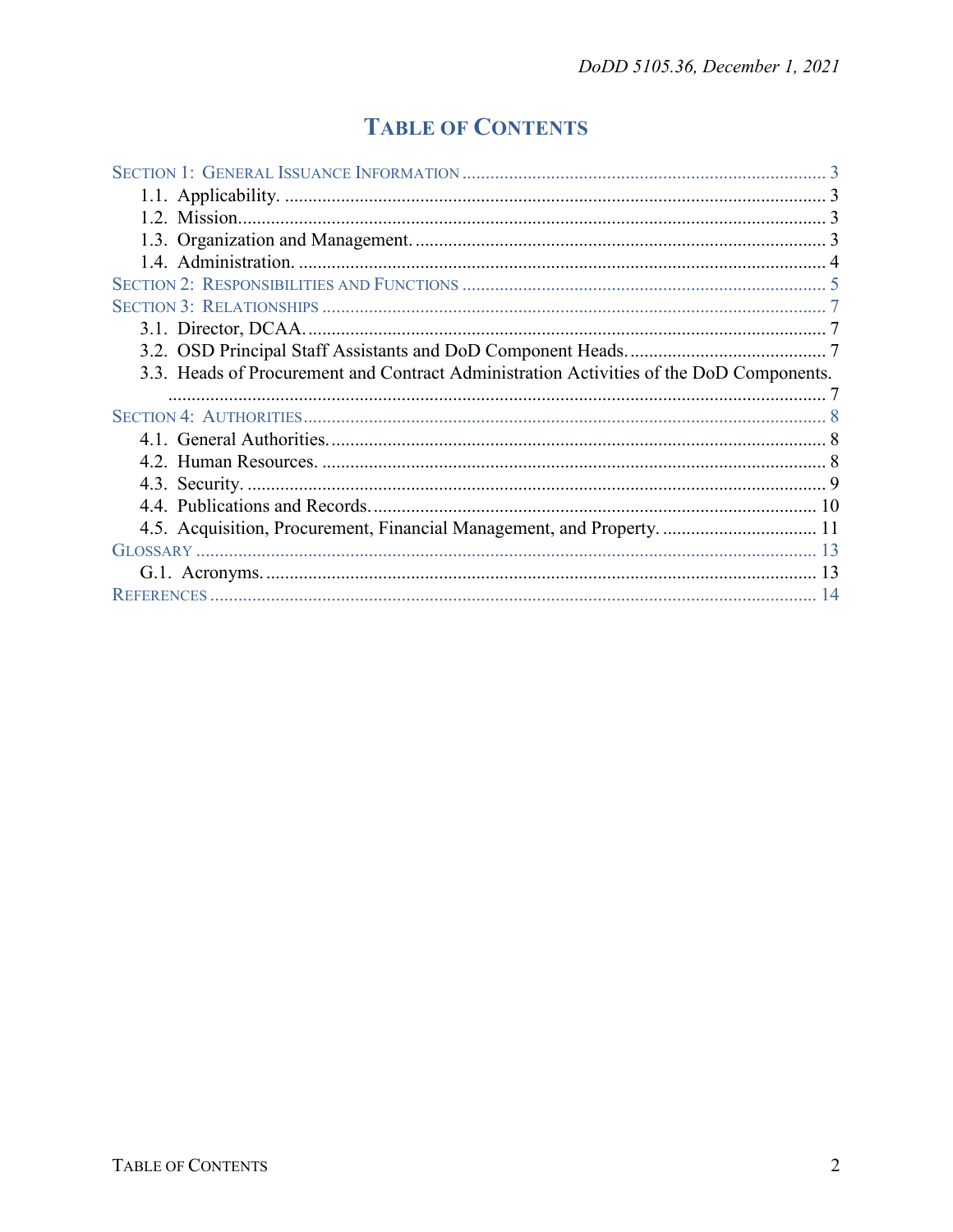## **SECTION 1: GENERAL ISSUANCE INFORMATION**

#### <span id="page-2-1"></span><span id="page-2-0"></span>**1.1. APPLICABILITY.**

This issuance applies to OSD, the Military Departments, the Office of the Chairman of the Joint Chiefs of Staff and the Joint Staff, the Combatant Commands, the Office of Inspector General of the Department of Defense, the Defense Agencies, the DoD Field Activities, and all other organizational entities within the DoD (referred to collectively in this issuance as the "DoD Components").

#### <span id="page-2-2"></span>**1.2. MISSION.**

The mission of the DCAA is to perform all necessary contract audits for the DoD and to provide accounting and financial advisory services regarding contracts and subcontracts to all DoD Components responsible for procurement and contract administration. DCAA provides these services in connection with the negotiation, administration, and settlement of contracts and subcontracts to ensure that taxpayer dollars are spent on fair and reasonable contract prices. DCAA provides contract audit services to other Federal agencies, as appropriate.

#### <span id="page-2-3"></span>**1.3. ORGANIZATION AND MANAGEMENT.**

#### a. The DCAA:

- (1) Is established as a Defense Agency, pursuant to Section 191 of Title 10, U.S.C.
- (2) Consists of:

(a) The Director, DCAA, who is under the authority, direction, and control of the Under Secretary of Defense (Comptroller)/Chief Financial Officer, Department of Defense (USD(C)/CFO), pursuant to Section 192 of Title 10, U.S.C. The Director, DCAA exercises authority, direction, and control over DCAA and all assigned resources.

- (b) The DCAA Headquarters.
- (c) Regional and Corporate Audit offices.

(d) Such additional subordinate organizational elements, as are established by the Director, DCAA, within resources assigned by the Secretary of Defense.

b. No separate contract audit organization independent of the DCAA may be established in the DoD.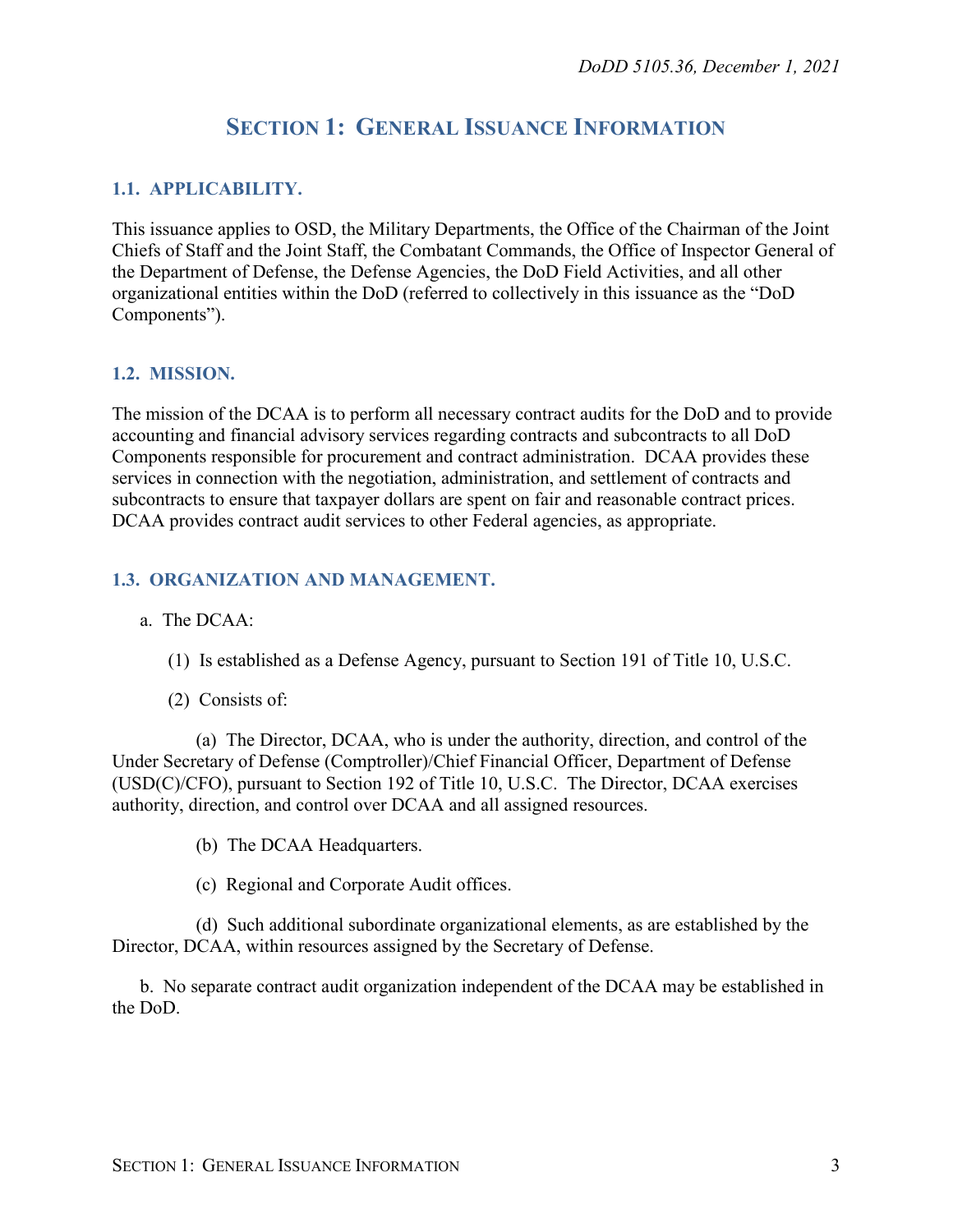### <span id="page-3-0"></span>**1.4. ADMINISTRATION.**

The Director, DCAA is a member of the senior executive service appointed by the Secretary of Defense with the advice of the USD(C)/CFO.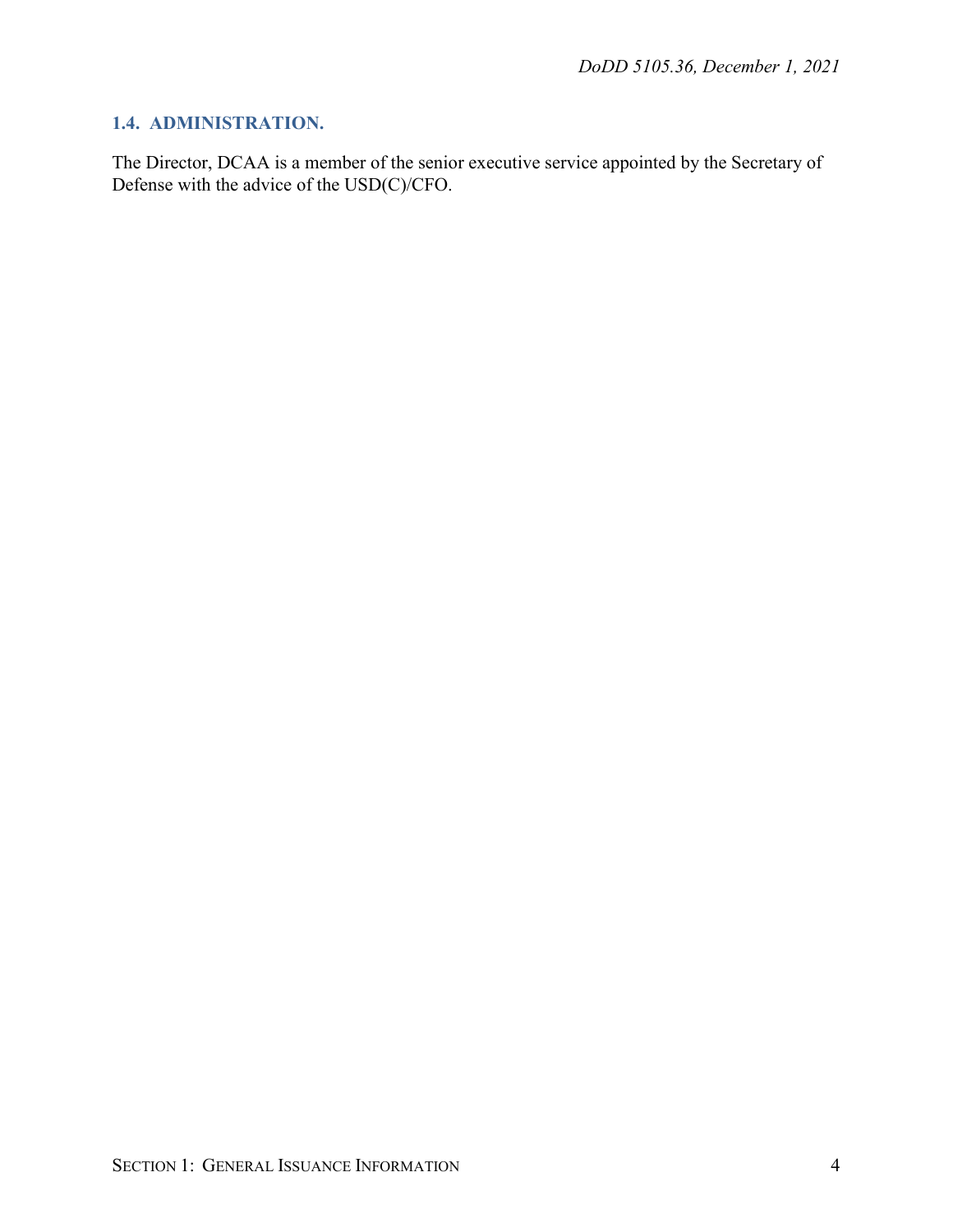## **SECTION 2: RESPONSIBILITIES AND FUNCTIONS**

<span id="page-4-0"></span>The Director, DCAA:

a. Plans, manages, and directs DCAA, its subordinate elements, and all assigned resources.

b. Assists in achieving the objective of prudent contracting by providing DoD officials responsible for procurement and contract administration with financial information and advice on proposed or existing contracts and contractors, as appropriate.

c. In accordance with Government Auditing Standards, the Federal Acquisition Regulation, the Defense Federal Acquisition Regulation Supplement, and other applicable laws and regulations to the extent and in whatever manner is considered necessary to permit proper performance of the other functions described in Paragraphs 2.d. through 2.i., audits, examines, and reviews:

(1) Contractors' and subcontractors' accounts records, documents, and other evidence.

(2) Systems of internal control.

(3) Compliance with regulations.

(4) Accounting, costing, and general business practices and procedures.

d. Provides information and advice on proposed or existing contracts and contractors, consistent with Paragraph 2.b., including, but not limited to:

(1) Allowability of costs incurred under redeterminable, incentive, and similar-type contracts.

(2) Allowability of incurred costs and estimates of cost to be incurred as represented by contractors incident to the award, negotiation, modification, change, administration, termination, or settlement of contracts.

(3) Adequacy of financial or accounting aspects of contract provisions.

(4) Compliance with Defense Federal Acquisition Regulation Supplement Contractor Business Systems Clauses for contractors' accounting, material management and accounting, and estimating systems.

e. Assists responsible procurement or contract administration activities in the performance of their duties by conducting special audits or advisory services.

f. Directs audit reports to the government management level having authority and responsibility to act on the audit findings and recommendations.

g. Cooperates with other appropriate DoD Components on reviews, audits, analyses, or inquiries involving contractors' financial and accounting policies, procedures, or practices.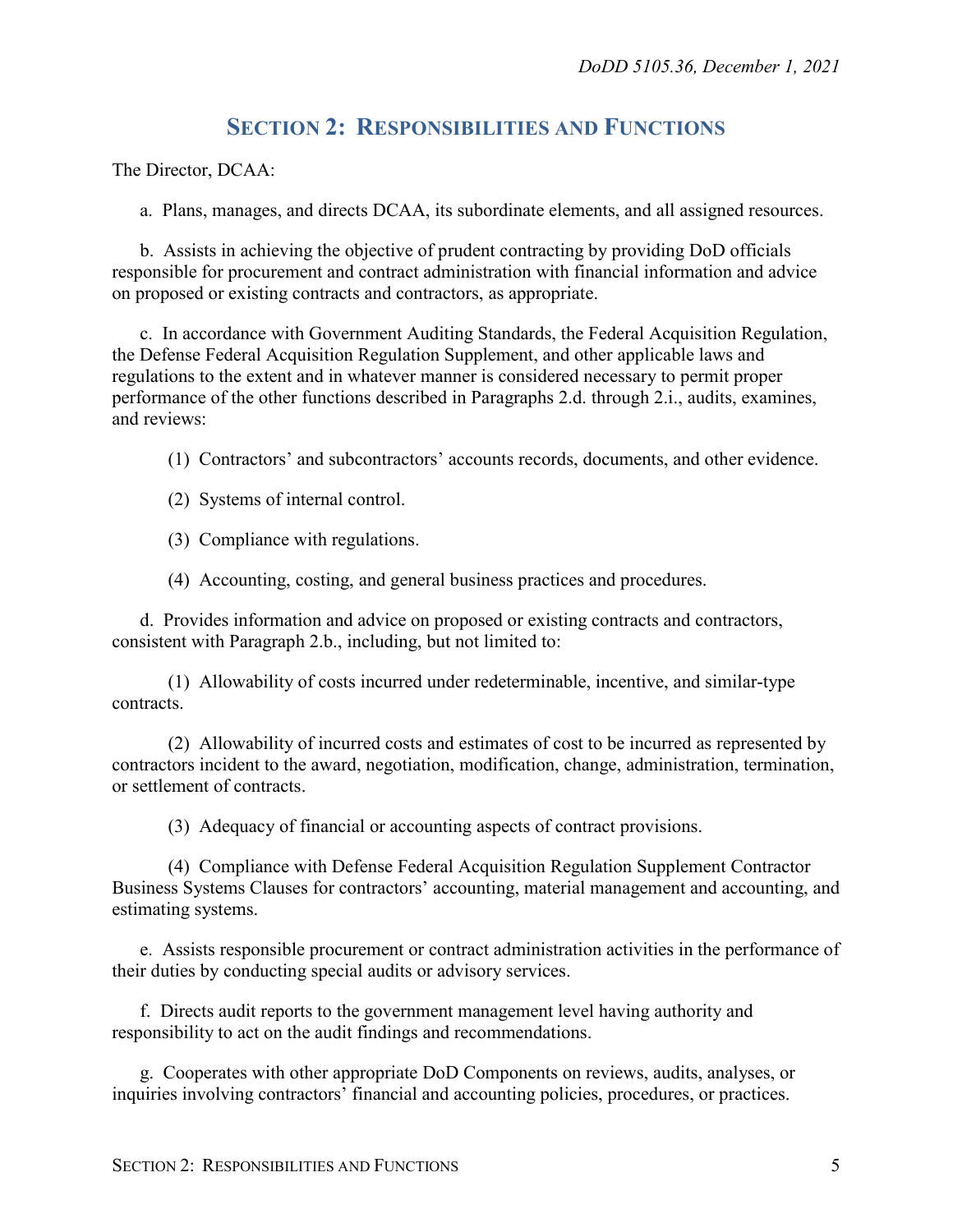h. Establishes and maintains liaison auditors and financial advisors, as appropriate, at major procuring and contract administration offices.

i. Reviews Government Accountability Office reports and proposed responses that involve significant contract or contractor activities for the purpose of ensuring the validity of appropriate pertinent facts contained therein.

j. Provides an annual report on DCAA activities during the previous fiscal year to the congressional defense committees by March 30 of each year, in accordance with Section 3847 of Title 10, U.S.C.

k. In an advisory capacity, attends and participates, as appropriate, in contract negotiation and other meetings where contract cost matters, audit reports, or related financial matters are under consideration.

l. Implements, as appropriate, policy recommendations from the small business ombudsman to address small business concerns about audit timeliness and responsiveness of DCAA, in accordance with Section 3848 of Title 10, U.S.C.

m. Adheres to follow-up policies and procedures for contract audits in accordance with DoD Instruction (DoDI) 7640.02.

n. Provides assistance, as requested, in the development of procurement policies and regulations.

o. Reports incidents of suspected fraud, waste, and abuse to the appropriate authorities.

p. Uses existing systems, facilities, and services of DoD and other Federal departments and agencies, when possible, to avoid duplication and achieve maximum efficiency and economy.

q. Participates, as appropriate, in the periodic review of Defense Agencies and DoD Field Activities in accordance with Section 192(c) of Title 10, U.S.C.

r. Designs and manages DCAA programs and activities to improve standards of performance, economy, and efficiency, with particular attention to the requirements of DCAA's organizational customers, both internal and external to the DoD.

s. Performs such other duties as assigned by the Secretary of Defense, the Deputy Secretary of Defense, or the USD(C)/CFO.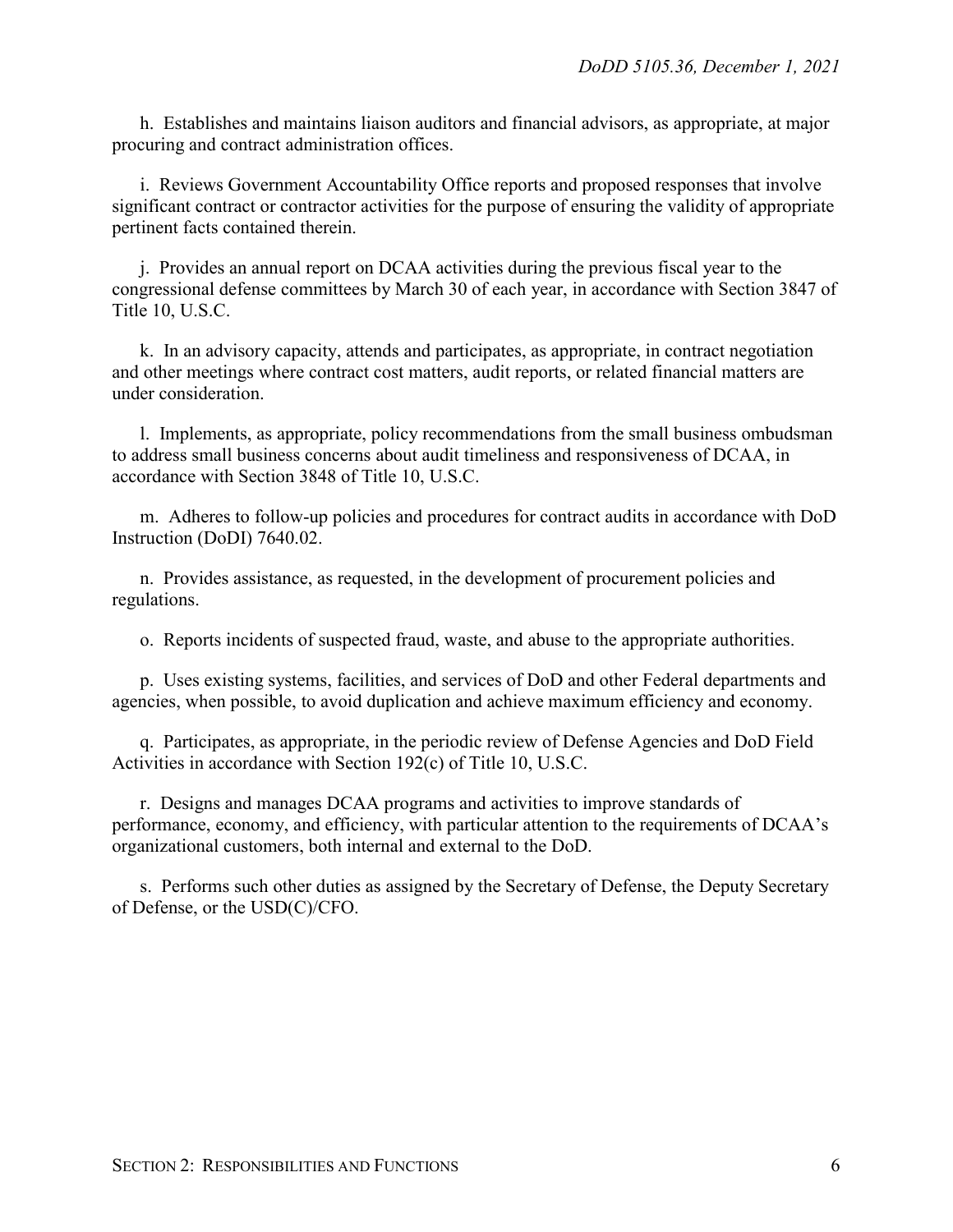## **SECTION 3: RELATIONSHIPS**

#### <span id="page-6-1"></span><span id="page-6-0"></span>**3.1. DIRECTOR, DCAA.**

a. Reports directly to the USD(C)/CFO.

b. Maintains appropriate liaison with the other DoD Components, the agencies and departments of the Executive Branch, State and local government organizations, foreign governments, and international organizations to exchange information and integrate efforts on programs and activities related to assigned responsibilities. Communications with foreign governments for the purpose of entering into international agreements must be coordinated with the General Counsel of the Department of Defense and be conducted in accordance with DoDI 5530.03.

#### <span id="page-6-2"></span>**3.2. OSD PRINCIPAL STAFF ASSISTANTS AND DOD COMPONENT HEADS.**

The OSD Principal Staff Assistants and DoD Component heads coordinate with the Director, DCAA on matters under their purview related to the authorities, responsibilities, and functions assigned to the Director, DCAA.

#### <span id="page-6-3"></span>**3.3. HEADS OF PROCUREMENT AND CONTRACT ADMINISTRATION ACTIVITIES OF THE DOD COMPONENTS.**

Procurement and contract administration activities of the DoD Components utilize audit services of the DCAA to the extent appropriate in connection with the negotiation, administration, and settlement of contract payments and prices that are based on cost, incurred or estimated, or on cost analysis.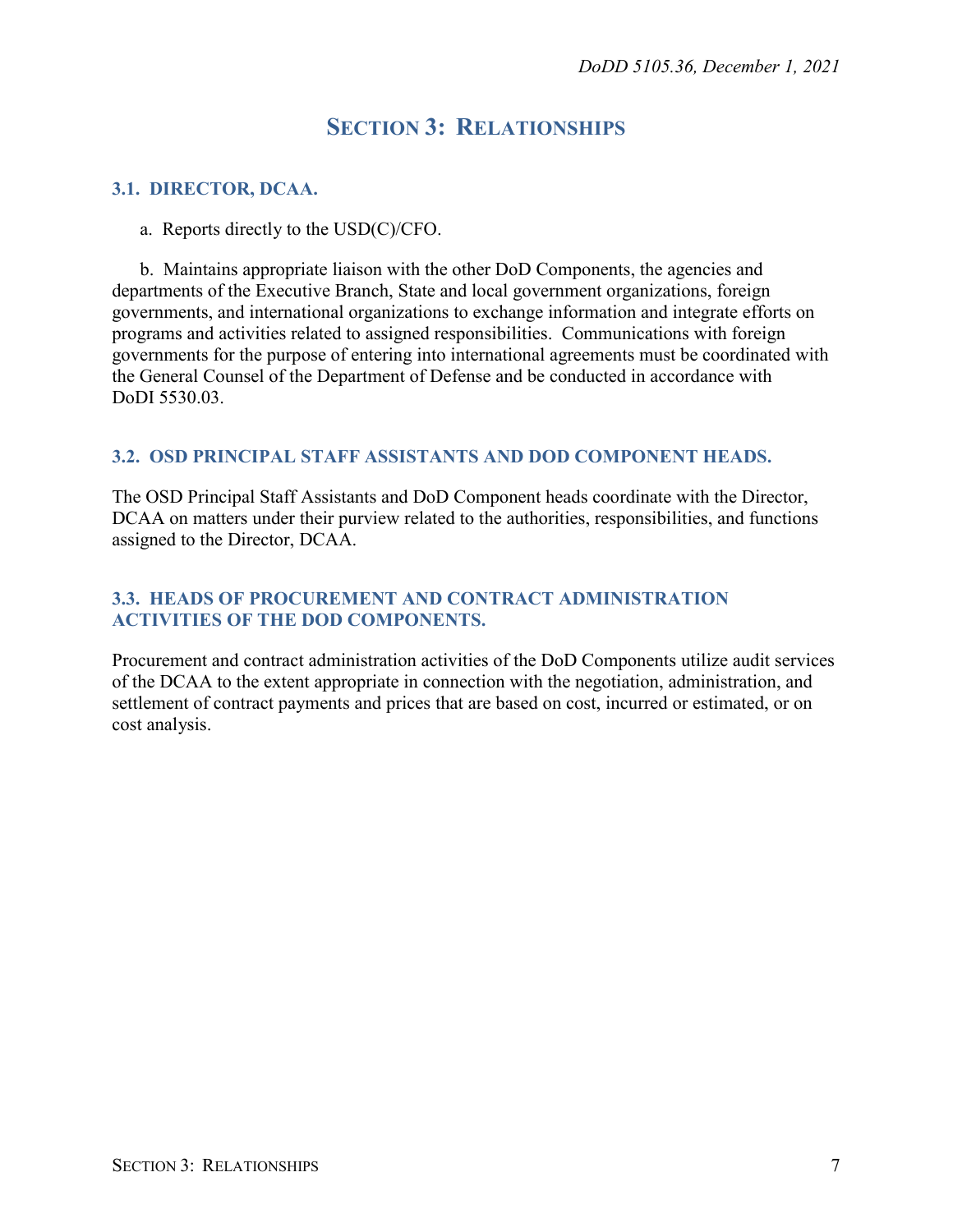### **SECTION 4: AUTHORITIES**

#### <span id="page-7-1"></span><span id="page-7-0"></span>**4.1. GENERAL AUTHORITIES.**

The Director, DCAA is delegated the authority to:

a. Prescribe policies to carry out the functions required to operate DCAA, in accordance with Sections 191 and 192 of Title 10, U.S.C.

b. Communicate directly with the DoD Components heads, as necessary, to carry out assigned responsibilities and functions, including the transmission of requests for advice and assistance. Communications to the Military Departments must be transmitted through the Secretaries of the Military Departments, their designees, or as otherwise provided in law or directed by the Secretary of Defense in other DoD issuances. Communications to the Combatant Commanders must be in accordance with DoD Directive (DoDD) 5100.01.

c. Communicate with other Federal agencies and government officials, State and local officials, members of the public, and representatives of foreign governments, as appropriate, and in accordance with DoD policy, to carry out assigned responsibilities and functions. Communications with representatives of the Legislative Branch must be coordinated through the Office of the Assistant Secretary of Defense for Legislative Affairs, except for communications with defense appropriations committees, which must be coordinated through the USD(C)/CFO, and be consistent with the DoD Legislative Program. Communications with the non-Federalized National Guard of the States, territories, and the District of Columbia must be coordinated with the National Guard Bureau in accordance with DoDD 5105.77.

d. Obtain reports and information, in accordance with DoDI 8910.01, as necessary to carry out assigned responsibilities and functions.

e. Approve conferences in accordance with the June 26, 2016 Assistant Deputy Chief Management Officer Memorandum.

f. Require, by subpoena, the production of any records that the Secretary of Defense is authorized to audit or examine in accordance with Section 3841 of Title 10, U.S.C. and Section 4706 of Title 41, U.S.C.

#### <span id="page-7-2"></span>**4.2. HUMAN RESOURCES.**

The Director, DCAA is delegated the authority to:

a. Exercise the powers vested in the Secretary of Defense by Sections 3101 and 5101–5107 of Title 5, U.S.C. on the employment, direction, and general administration of DCAA civilian personnel.

b. Fix rates of pay for wage grade employees exempted from Chapter 51 of Title 5, U.S.C., also known as the "Classification Act of 1949," by Section 5102 of Title 5, U.S.C., based on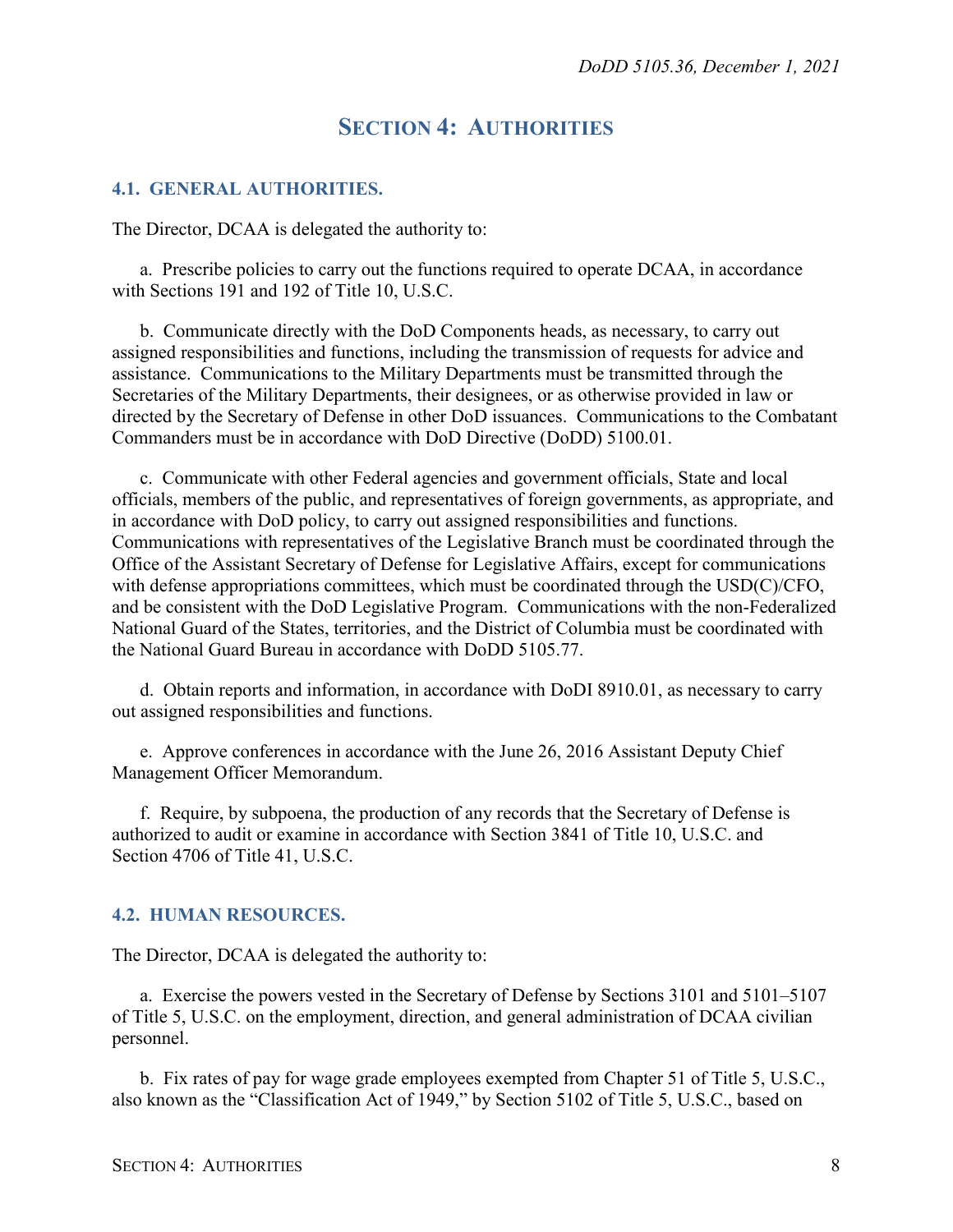rates established under the Federal wage system. In fixing such rates, the Director, DCAA will follow the wage schedule established by the DoD wage-fixing authority.

c. Administer oaths of office to those entering the DoD, or any other oath required by law in connection with employment therein, in accordance with Section 2903 of Title 5, U.S.C., and designate in writing, as necessary, officers and employees of DCAA to perform this function.

d. Establish a DCAA Incentive Awards Board and authorize cash awards to, and incur necessary expenses for the honorary recognition of, civilian employees of the government whose suggestions, inventions, superior accomplishments, or other personal efforts, including special acts or services, benefit or affect the DCAA, or its subordinate activities, pursuant to Section 4503 of Title 5, U.S.C., applicable Office of Personnel Management (OPM) regulations, and Volume 451 of DoDI 1400.25.

e. Use advisory committees and employ temporary or intermittent experts or consultants, as approved by the Secretary of Defense or the Director of Administration and Management, for the performance of DCAA functions, consistent with Sections 173 and 174 of Title 10, U.S.C.; Section 3109 of Title 5, U.S.C.; Section 2 of Title 5, U.S.C. Appendix; and DoDIs 5105.04 and 5105.18.

f. Authorize and approve:

(1) Travel for military and civilian personnel assigned or detailed to DCAA, in accordance with Joint Travel Regulations.

(2) Invitational travel to non-DoD personnel whose consultative, advisory, or other highly specialized technical services are required in a capacity that is directly related to or in connection with DCAA activities, in accordance with Joint Travel Regulations.

(3) Overtime work for DCAA civilian personnel in accordance with Section 5542 of Title 5, U.S.C. and Parts 550 and 551 of Title 5, Code of Federal Regulation.

(4) The expenditure of funds available for travel by military personnel assigned or detailed to DCAA for expenses incident to attending meetings of technical, scientific, professional, or other similar organizations when the approval of the Secretary of Defense or a designee is required by Section 455 of Title 37, U.S.C.

(5) Waivers of indebtedness for DCAA employees in accordance with Section 5584 of Title 5, U.S.C.

#### <span id="page-8-0"></span>**4.3. SECURITY.**

The Director, DCAA is delegated the authority to:

a. Designate positions within DCAA utilizing the OPM Position Designation Automated Tool. All positions will be assigned a designation using the criteria found in Parts 731 and 732 of Title 5, Code of Federal Regulations and DoDI 5200.02 and will be documented in the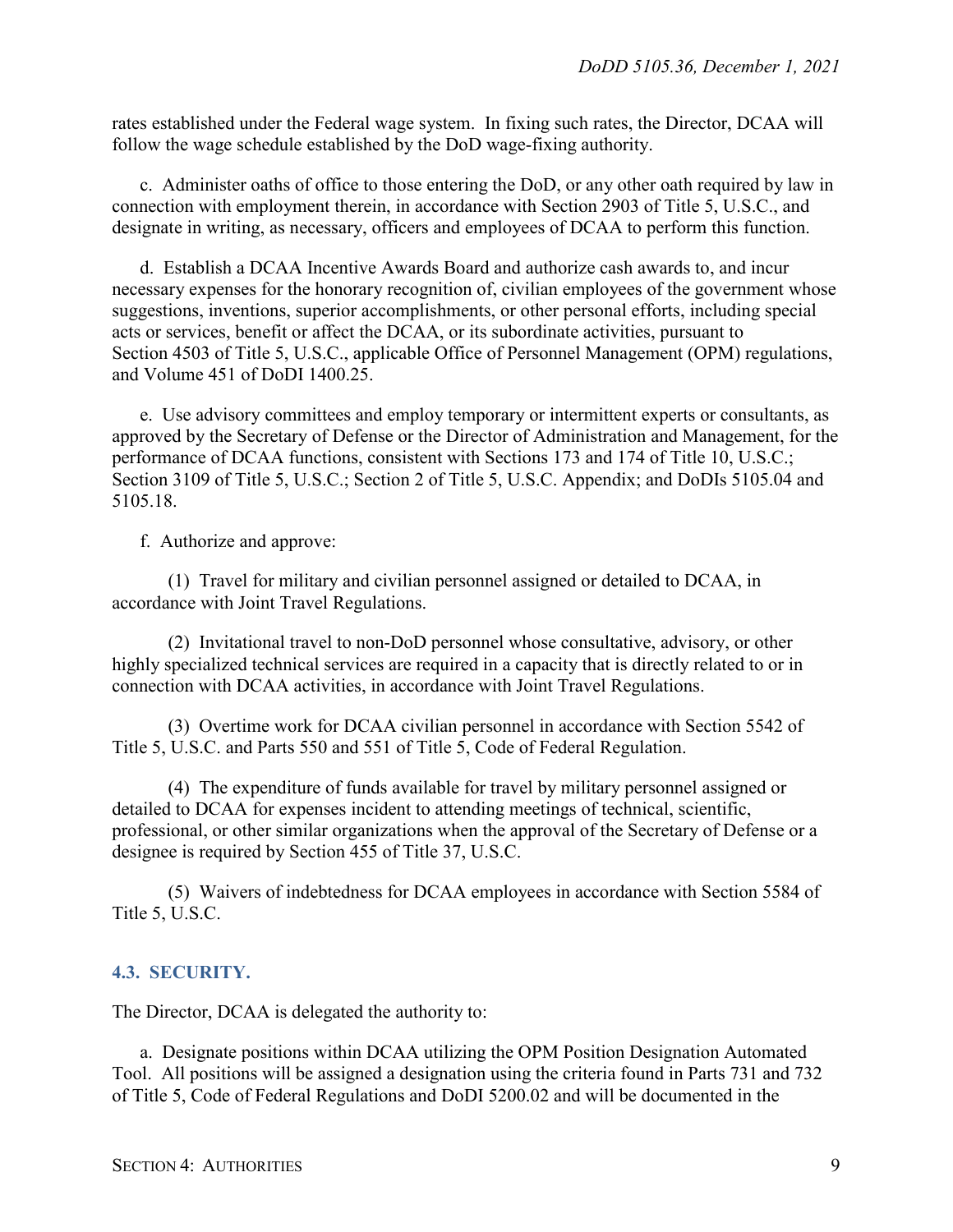Defense Civilian Personnel Data System or other authorized DoD automated system. The OPM Position Designation Automated Tool will be used to assist in assigning a position designation and to identify the background investigation required of the position.

b. Establish and maintain an effective suitability and fitness determination program in accordance with Volume 731 of DoDI 1400.25.

c. Provide funding to cover requirements for personal security investigations, adjudication, and recording of results to comply with the DoD Personnel Security Program in accordance with DoDI 5200.02.

d. Enforce requirements for prompt reporting of significant derogatory information, unfavorable administrative actions, and adverse actions to the appropriate personnel security, human resources, and counterintelligence official(s), as appropriate.

e. In accordance with Executive Orders 10450, 12333, and 12968 and DoDI 5200.02, as appropriate:

(1) Authorize, in exceptional circumstances, where official functions must be performed before the completion of an investigation and adjudication process, temporary access to a sensitive position in DCAA for a limited period to individuals for whom an appropriate investigation is underway.

(2) Initiate personnel security inquiries and, if necessary and in the interest of national security, suspend a security clearance for personnel assigned to, detailed to, or employed by DCAA. Any action under this subparagraph will be taken in accordance with procedures prescribed in DoD Manual (DoDM) 5200.02.

(3) Grant interim clearances for up to Top Secret eligibility and access to classified information, when the requirements of DoDM 5200.02 have been met.

(4) In the interest of national security and if necessary, suspend or terminate personnel assigned to, detailed to, or employed by DCAA. Any actions pursuant to this paragraph must be taken in accordance with procedures described in DoDM 5200.02.

f. Protect the security of DCAA installations, activities, property, information, and personnel by appropriate means, including the publication of necessary security regulations, in accordance with DoDIs 5200.01 and 5200.08.

g. Establish and maintain an insider threat program and comply with the requirements and minimum standards of DoDD 5205.16 to prevent, deter, detect, and mitigate the threat insiders may pose to DoD and U.S. Government installations, facilities, personnel, missions, or resources.

#### <span id="page-9-0"></span>**4.4. PUBLICATIONS AND RECORDS.**

The Director, DCAA is delegated the authority to: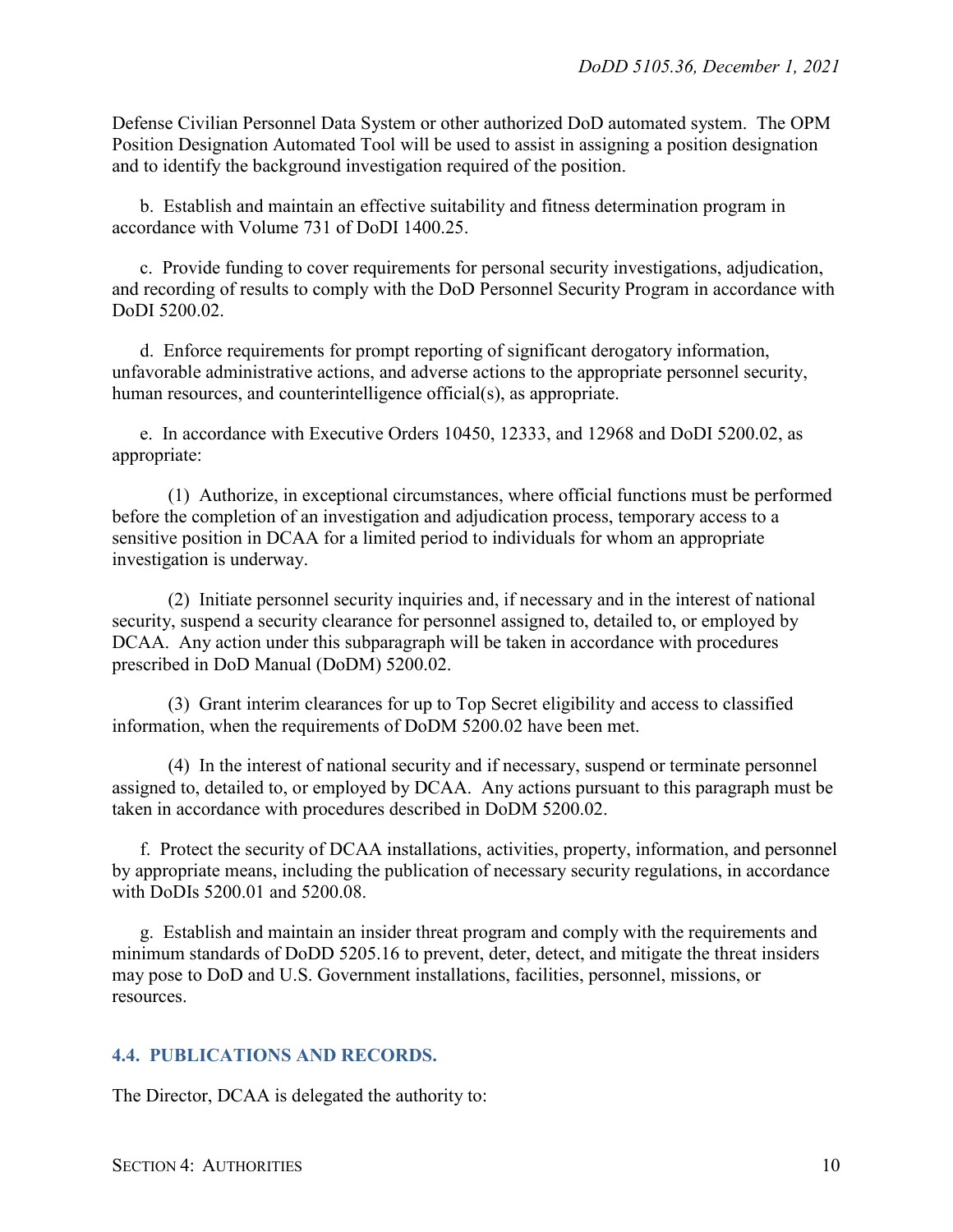a. Authorize the publication of advertisements, notices, or proposals in newspapers, magazines, or other public periodicals as required for the effective administration and operation of the DCAA, consistent with Section 3702 of Title 44, U.S.C.

b. Establish and maintain, for the functions assigned, an appropriate internal publications system for the promulgation of regulations, instructions, and reference documents, and changes thereto, pursuant to DoDI 5025.01.

c. Maintain an official seal and attest to the authenticity of official records under that seal.

d. Develop, establish, and maintain an active and continuing Records Management Program, pursuant to Section 3102 of Title 44, U.S.C. and DoDI 5015.02.

#### <span id="page-10-0"></span>**4.5. ACQUISITION, PROCUREMENT, FINANCIAL MANAGEMENT, AND PROPERTY.**

The Director, DCAA is delegated the authority to:

a. Establish DCAA facilities using appropriate established physical facilities and services of other DoD Components whenever possible to achieve maximum efficiency and economy.

b. Use the government-wide purchase card for making appropriate purchases of material and services, other than personal services, for the DCAA when it is determined more advantageous and consistent with the best interests of the U.S. Government.

c. Enter into intragovernmental and intergovernmental support agreements, as the receiver or supplier, with the other DoD Components, non-DoD Federal Government departments and agencies, as to the extent permitted by law, State and local governments, as required for the effective performance of Director, DCAA, responsibilities and functions, in accordance with Section 1535 of Title 31, U.S.C. and DoDI 4000.19.

d. Enter into and administer contracts, directly or through a Military Department, a DoD contract administration services component, or other Federal agency, as appropriate, for supplies, equipment, and services required to accomplish DCAA's mission. To the extent that any law or Executive order specifically vests a contract authority in the Secretary of Defense but only permits the delegation of such authority to a Presidentially appointed, Senate-confirmed official, then the authority for such contracts may be exercised by the USD(C)/CFO.

e. Exercise the delegated roles and responsibilities that are assigned to the Head of Contracting Activity to the official who is responsible for the selection and appointment of contracting officials, in accordance with the April 4, 2017 Director of Defense Procurement and Acquisition Policy Memorandum.

f. Establish and maintain appropriate property accounts for DCAA and appoint boards of survey, approve reports of survey (or financial liability investigations of property loss), relieve personal liability, and drop accountability for DCAA property contained in the authorized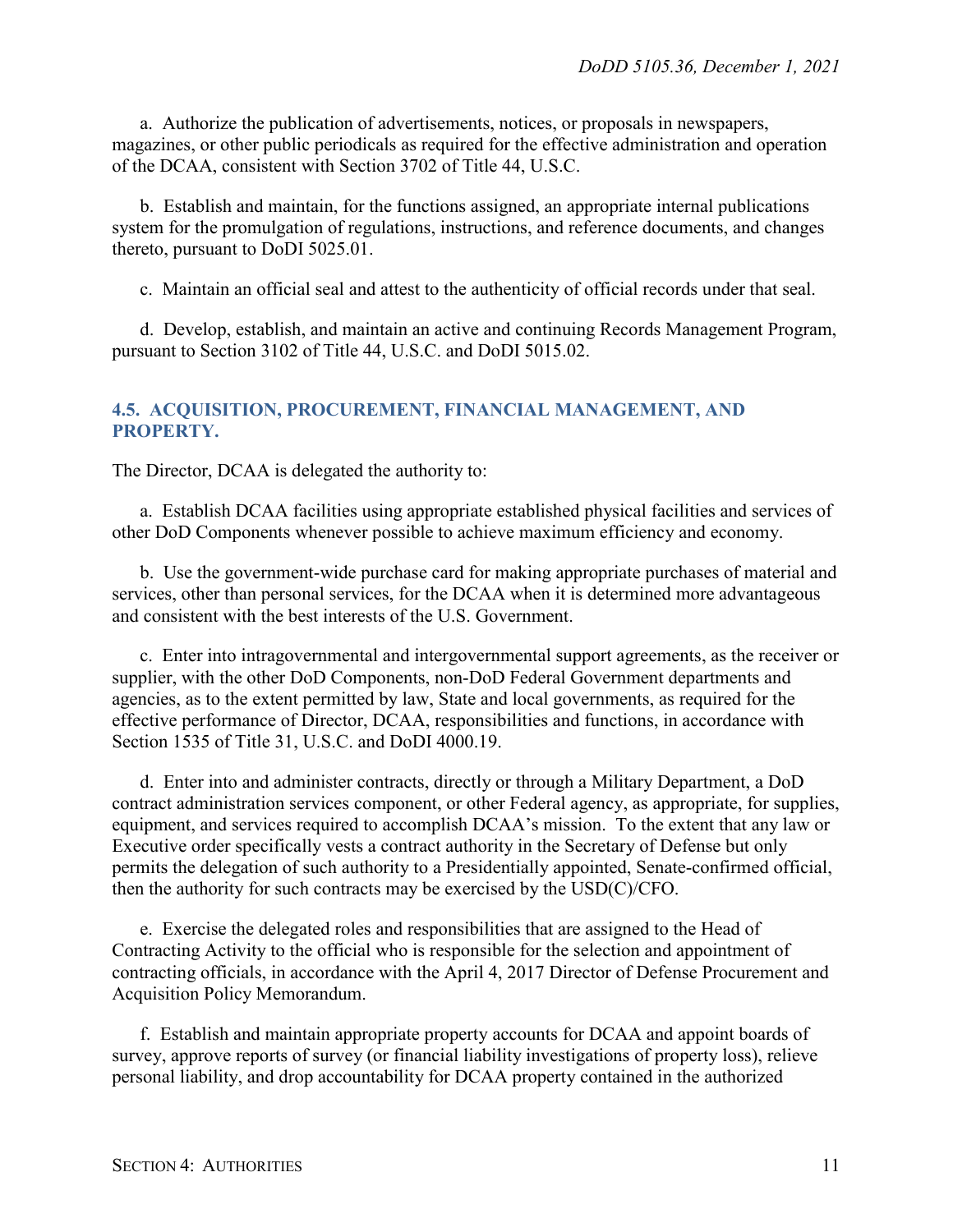property accounts that has been lost, damaged, stolen, destroyed, or otherwise rendered unserviceable, in accordance with applicable laws and regulations.

g. Lease property under the control of the DCAA, under terms that promote the national defense or that are in the public interest, pursuant to Section 2667 of Title 10, U.S.C. and applicable DoD policy.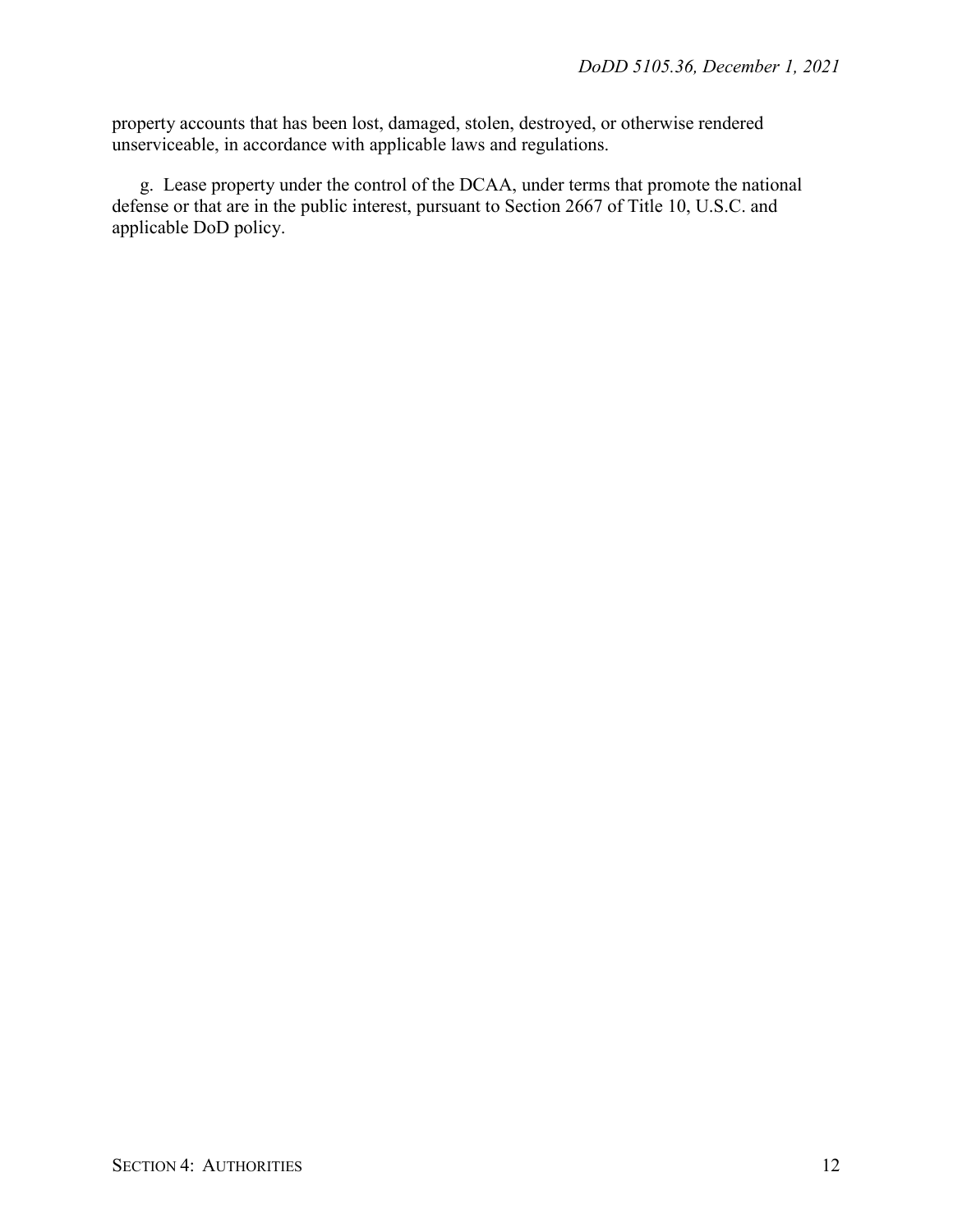## **GLOSSARY**

### <span id="page-12-1"></span><span id="page-12-0"></span>**G.1. ACRONYMS.**

| <b>ACRONYM</b> | <b>MEANING</b>                                                                             |
|----------------|--------------------------------------------------------------------------------------------|
| <b>DCAA</b>    | Defense Contract Audit Agency                                                              |
| DoDD           | DoD directive                                                                              |
| DoDI           | DoD instruction                                                                            |
| <b>DoDM</b>    | DoD manual                                                                                 |
| <b>OPM</b>     | <b>Office of Personnel Management</b>                                                      |
| U.S.C.         | United States Code                                                                         |
| USD(C)/CFO     | Under Secretary of Defense (Comptroller)/Chief Financial Officer,<br>Department of Defense |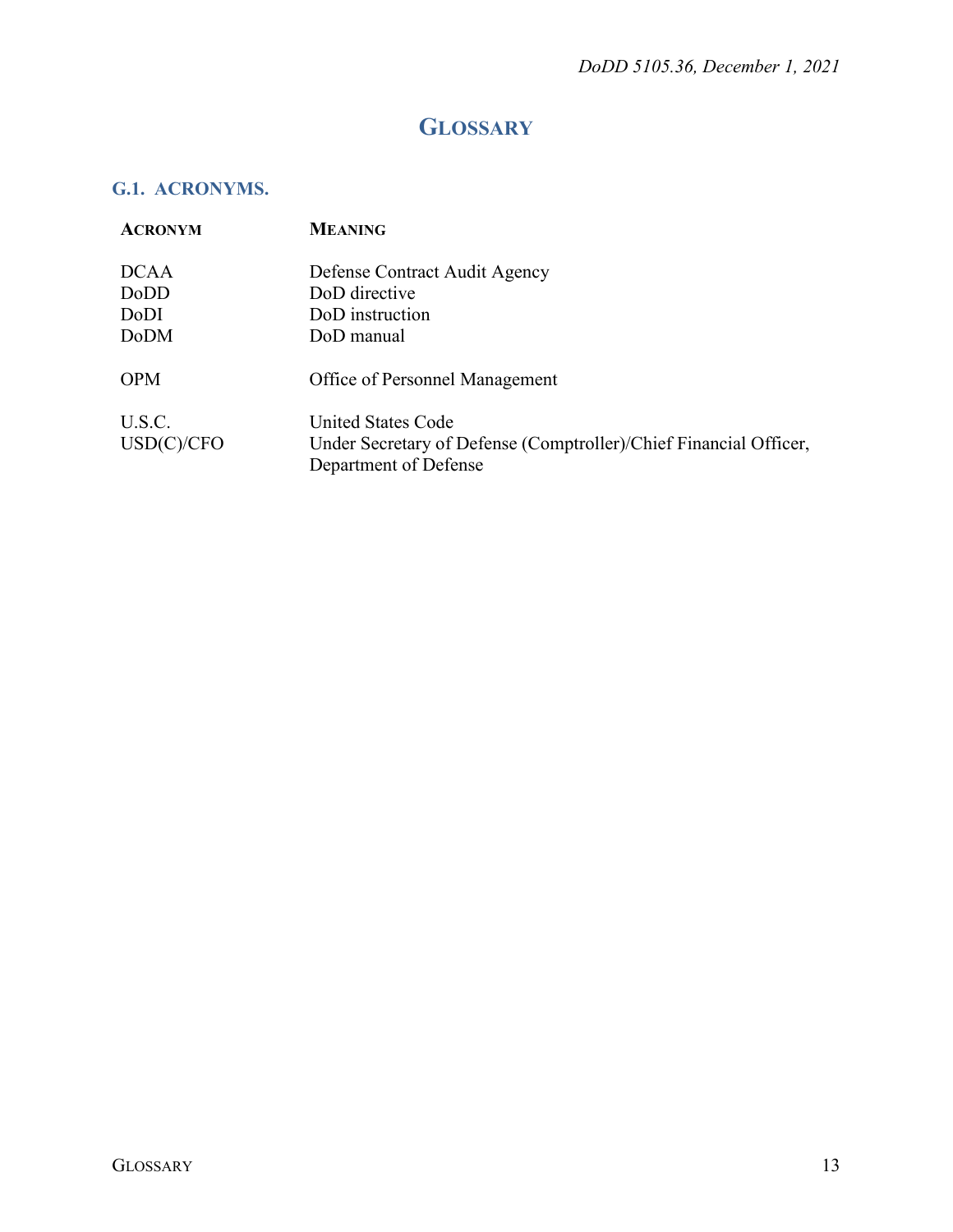#### **REFERENCES**

- <span id="page-13-0"></span>Assistant Deputy Chief Management Officer Memorandum, "Department of Defense Conference Guidance, Version 4.0," June 26, 2016
- Code of Federal Regulations, Title 5
- Defense Federal Acquisition Regulation Supplement, current edition
- Director of Defense Procurement and Acquisition Policy Memorandum, "Designation for the Selection and Appointment of Contracting Officers to the Head of the Contracting Authority," April 4, 2017[1](#page-13-1)
- DoD Directive 5100.01, "Functions of the Department of Defense and Its Major Components," December 21, 2010, as amended
- DoD Directive 5105.77, "National Guard Bureau (NGB)," October 30, 2015, as amended
- DoD Directive 5205.16, "The DoD Insider Threat Program," September 30, 2014, as amended
- DoD Instruction 1400.25, Volume 451, "DoD Civilian Personnel Management System: Awards," November 4, 2013
- DoD Instruction 1400.25, Volume 731, "DoD Civilian Personnel Management System: Suitability and Fitness Adjudication for Civilian Employees," August 24, 2012
- DoD Instruction 4000.19, "Support Agreements," December 16, 2020
- DoD Instruction 5015.02, "DoD Records Management Program," February 24, 2015, as amended
- DoD Instruction 5025.01, "DoD Issuances Program," August 1, 2016, as amended
- DoD Instruction 5105.04, "Department of Defense Federal Advisory Committee Management Program," August 6, 2007
- DoD Instruction 5105.18, "DoD Intergovernmental and Intragovernmental Committee Management Program," July 10, 2009, as amended
- DoD Instruction 5200.01, "DoD Information Security Program and Protection of Sensitive Compartmented Information (SCI)," April 21, 2016, as amended
- DoD Instruction 5200.02, "DoD Personnel Security Program (PSP)," March 21, 2014, as amended
- DoD Instruction 5200.08, "Security of DoD Installations and Resources and the DoD Physical Security Review Board (PSRB)," December 10, 2005, as amended
- DoD Instruction 5530.03, "International Agreements," December 4, 2019
- DoD Instruction 7640.02, "Policy for Follow-Up on Contract Audit Reports," April 15, 2015
- DoD Instruction 8910.01, "Information Collection and Reporting," May 19, 2014, as amended
- DoD Manual 5200.02, "Procedures for the DoD Personnel Security Program (PSP)," April 3, 2017, as amended
- Executive Order 10450, "Security Requirements for Government Employment," April 27, 1953, as amended
- Executive Order 12333, "United States Intelligence Activities," December 4, 1981, as amended

<span id="page-13-1"></span><sup>&</sup>lt;sup>1</sup> Available on request by contacting the Office of Under Secretary of Defense for Acquisition and Sustainment at (703) 693-6136.